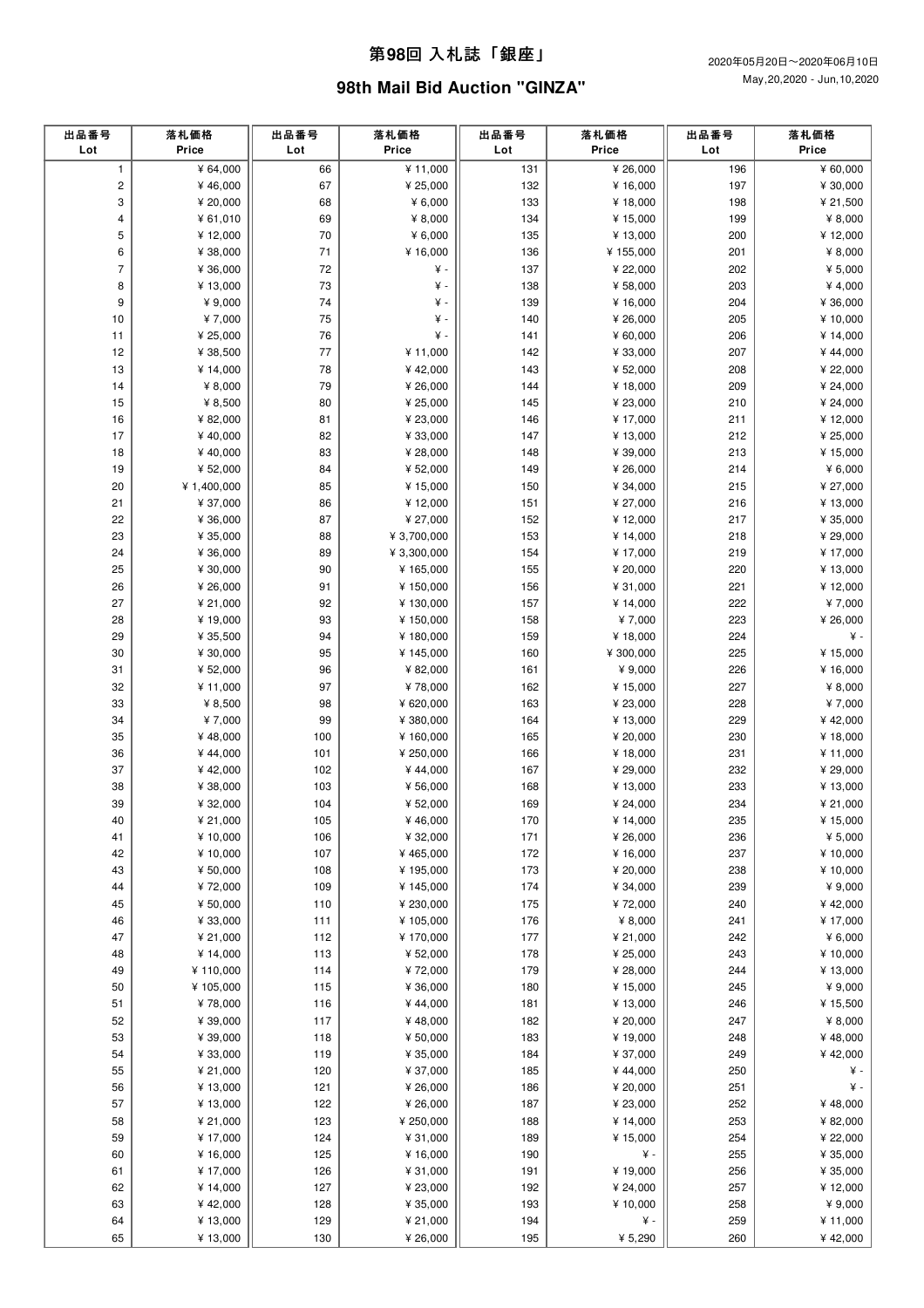### 第**98**回 ⼊札誌「銀座」

# **98th Mail Bid Auction "GINZA"**

|                                                  |                      |            |                      | Lot        | Price                |
|--------------------------------------------------|----------------------|------------|----------------------|------------|----------------------|
| 261<br>¥78,000<br>326                            | ¥ 10,000             | 391        | ¥ 33,000             | 456        | ¥170,000             |
| 327<br>262<br>¥18,800                            | ¥ 8,000              | 392        | ¥120,000             | 457        | ¥ 290,000            |
| 263<br>328<br>¥7,000                             | ¥ 60,000             | 393        | ¥125,000             | 458        | ¥ 175,000            |
| 329<br>264<br>¥ 16,000                           | ¥ 25,000             | 394        | ¥ 210,000            | 459        | ¥ 242,000            |
| ¥ $5,000$<br>265<br>330                          | ¥ 13,000             | 395        | ¥130,000             | 460        | ¥ 30,000             |
| 266<br>¥7,100<br>331                             | ¥ 14,000             | 396        | ¥ 10,000             | 461        | ¥ 200,000            |
| 267<br>¥ 38,000<br>332                           | ¥17,000              | 397        | ¥ 80,000             | 462        | ¥ 170,000            |
| 333<br>268<br>¥ 29,000                           | ¥17,000              | 398        | ¥ 35,000             | 463        | ¥101,000             |
| 269<br>¥ 20,000<br>334                           | ¥ 54,000             | 399        | ¥ 18,200             | 464        | ¥ 90,000             |
| 270<br>¥ $5,000$<br>335                          | ¥ 105,000            | 400        | ¥42,000              | 465        | ¥ 92,000             |
| 271<br>¥ 9,000<br>336                            | ¥ 290,000            | 401        | ¥ 64,000             | 466        | ¥185,000             |
| 272<br>337<br>¥17,000                            | ¥460,000             | 402        | ¥ 34,000             | 467        | ¥44,000              |
| 273<br>¥ 31,000<br>338                           | ¥ 105,000            | 403        | ¥ 60,000             | 468        | ¥ 31,000             |
| 274<br>339<br>¥12,000                            | ¥ 135,000            | 404        | ¥44,000              | 469        | ¥ 22,000             |
| 275<br>¥ 31,000<br>340                           | ¥ 340,000            | 405        | ¥ 22,000             | 470        | ¥ 21,000             |
| 276<br>¥ 16,000<br>341                           | ¥ 250,000            | 406        | ¥ 82,000             | 471        | ¥ 50,000             |
| 277<br>¥ 17,000<br>342                           | ¥19,000              | 407        | ¥ 50,000             | 472        | ¥ 14,000             |
| 278<br>¥ 20,700<br>343                           | ¥ 25,000             | 408        | ¥ 62,000             | 473        | ¥15,000              |
| 279<br>¥7,000<br>344                             | ¥ 39,000             | 409        | ¥ 30,000             | 474        | ¥ 34,000             |
| 280<br>¥ $8,000$<br>345                          | ¥ 33,000             | 410        | ¥ 52,000             | 475        | ¥ 15,000             |
| 281<br>¥ $4,000$<br>346                          | ¥ 11,000             | 411        | ¥ $6,000$            | 476        | ¥ 23,000             |
| 282<br>347<br>¥ 20,000                           | ¥ 50,000             | 412        | ¥720,000             | 477        | ¥ 240,000            |
| 283<br>¥ 11,000<br>348                           | ¥75,000              | 413        | ¥ 270,000            | 478        | ¥170,012             |
| 284<br>¥ 30,000<br>349                           | ¥ 54,000             | 414        | ¥ 34,000             | 479        | ¥ 26,000             |
| 285<br>¥ 28,000<br>350                           | ¥18,000              | 415        | ¥ 370,000            | 480        | ¥48,000              |
| 286<br>¥ 28,000<br>351                           | ¥ 6,000              | 416        | ¥185,000             | 481        | ¥ 21,500             |
| 287<br>¥ $6,000$<br>352                          | ¥ 230,000            | 417        | ¥140,000             | 482        | ¥42,000              |
| 288<br>¥13,000<br>353                            | ¥ 26,000             | 418        | ¥ $6,000$            | 483        | ¥ 10,000             |
| 289<br>¥480,000<br>354                           | ¥ 21,000             | 419        | ¥72,000              | 484        | ¥ 88,000             |
| 290<br>¥ $5,000$<br>355                          | ¥12,000              | 420        | ¥ 98,000             | 485        | ¥ $9,000$            |
| 291<br>¥ 22,000<br>356                           | ¥ 21,000             | 421        | ¥105,000             | 486        | ¥ 64,000             |
| 292<br>357<br>¥ 30,000                           | ¥ 10,000             | 422        | ¥105,000             | 487        | ¥ 22,000             |
| 293<br>¥ 24,000<br>358                           | ¥13,000              | 423        | ¥ 52,000             | 488        | ¥ 22,000             |
| 294<br>¥ 17,000<br>359                           | ¥ 13,000             | 424        | ¥ 64,000             | 489        | ¥ 29,000             |
| 295<br>¥ 13,000<br>360                           | ¥ 18,000             | 425        | ¥140,000             | 490        | ¥ 165,000            |
| 296<br>¥ 21,000<br>361                           | ¥ 11,000             | 426        | ¥ 820,000            | 491        | ¥165,000             |
| 297<br>¥ 21,000<br>362                           | $\yen$ -             | 427        | ¥ 66,000             | 492        | ¥ 82,200             |
| 298<br>¥ $8,000$<br>363                          | ¥12,000              | 428        | ¥ 82,000             | 493        | ¥ 840,000            |
| ¥ $4,000$<br>299<br>364                          | ¥12,000              | 429        | ¥ 260,000            | 494        | ¥ 25,000             |
| 365<br>300<br>¥40,000                            | ¥ 8,000              | 430        | ¥135,000             | 495        | ¥ 92,000             |
| 301<br>¥ $8,000$<br>366                          | ¥ 15,000             | 431        | ¥46,000              | 496        | ¥ 98,000             |
| 367<br>302<br>¥ $6,000$<br>303<br>368            | ¥ 62,000<br>¥ -      | 432<br>433 | ¥ 54,000<br>¥155,000 | 497<br>498 | ¥ 22,000<br>¥ 33,000 |
| ¥ 8,000<br>304<br>369                            | ¥ 5,000              | 434        | ¥44,000              | 499        |                      |
| ¥ 11,000                                         |                      |            |                      |            | ¥ 84,000             |
| 370<br>305<br>¥ 32,000<br>306<br>¥ 14,700<br>371 | ¥ 80,000<br>¥ 31,000 | 435<br>436 | ¥ 62,000<br>¥195,000 | 500<br>501 | ¥ 19,000<br>¥ 24,000 |
| 372<br>307<br>¥7,000                             | ¥ 10,000             | 437        | ¥125,000             | 502        | ¥ 100,000            |
| 308<br>¥ 58,000<br>373                           | ¥ 12,000             | 438        | ¥130,000             | 503        | ¥ 22,000             |
| 309<br>¥ 11,000<br>374                           | ¥ 14,000             | 439        | ¥70,000              | 504        | ¥42,000              |
| 310<br>¥ 62,000<br>375                           | ¥ 15,000             | 440        | ¥ 14,000             | 505        | ¥ 19,000             |
| 311<br>¥ 39,000<br>376                           | ¥ 27,000             | 441        | ¥ 32,000             | 506        | ¥ 260,000            |
| 377<br>312<br>¥12,000                            | ¥ 36,000             | 442        | ¥ 21,000             | 507        | ¥ 270,000            |
| 313<br>¥ $8,000$<br>378                          | ¥ 16,000             | 443        | ¥19,000              | 508        | ¥ -                  |
| 314<br>¥ 9,000<br>379                            | ¥ 16,000             | 444        | ¥ 88,000             | 509        | ¥72,000              |
| 315<br>¥ 10,000<br>380                           | ¥ 15,000             | 445        | ¥ 34,000             | 510        | ¥ 37,000             |
| 316<br>¥ 9,000<br>381                            | ¥ 18,000             | 446        | ¥46,000              | 511        | ¥ 84,000             |
| 317<br>¥ 10,000<br>382                           | ¥7,000               | 447        | ¥72,000              | 512        | ¥ 14,000             |
| 318<br>¥12,000<br>383                            | ¥ 22,000             | 448        | ¥ 290,000            | 513        | ¥ 6,000              |
| 319<br>¥126,000<br>384                           | ¥ 14,000             | 449        | ¥ 52,000             | 514        | ¥ 10,000             |
| 320<br>¥ 15,000<br>385                           | ¥ 26,000             | 450        | ¥42,000              | 515        | ¥ 34,000             |
| 321<br>¥13,000<br>386                            | ¥ 5,000              | 451        | ¥ 16,000             | 516        | ¥ 29,000             |
| 322<br>387<br>¥ 10,000                           | ¥ 8,000              | 452        | ¥ 68,000             | 517        | ¥ 20,000             |
| 323<br>¥ 36,000<br>388                           | ¥ 10,000             | 453        | ¥ 34,000             | 518        | ¥180,000             |
| 324<br>¥16,000<br>389                            | ¥ 251,000            | 454        | ¥ 82,200             | 519        | ¥ 22,000             |
| 325<br>¥ 54,000<br>390                           | ¥42,000              | 455        | ¥ 210,000            | 520        | ¥ 250,000            |